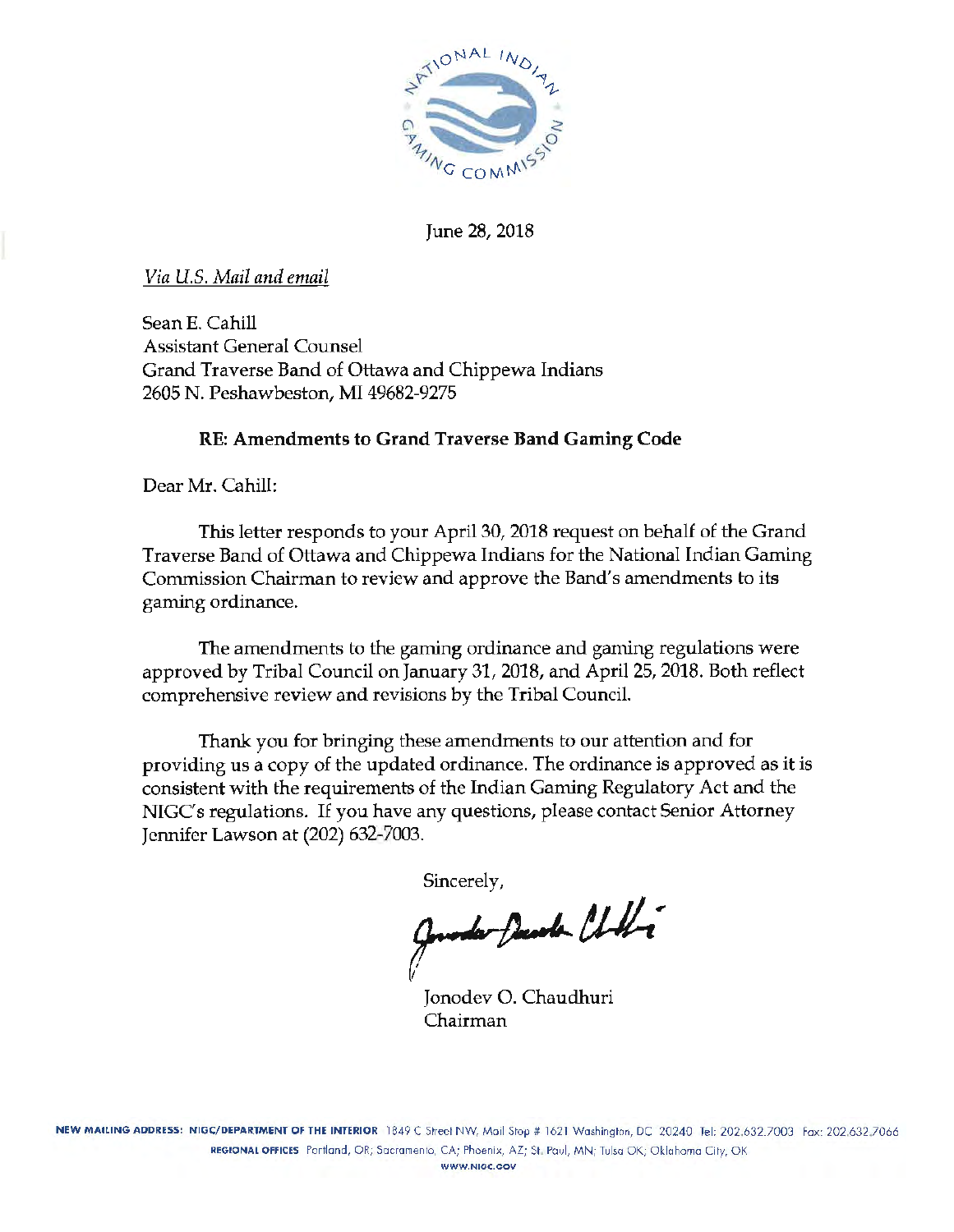

# **The Grand Traverse Band of Ottawa and Chippewa Indians**

2605 N. West Bay Shore Drive • Peshawbestown. Ml 49682-9275 • (231) 534-7750

# **Certification of Tribal Council Action Special Session of January 31, 2018**

**I hereby certify as the Tribal Council Secretary that the foregoing Motion was Approved and Adopted at the Special Session of the Grand Traverse Band of Ottawa & Chippewa Indians Tribal Council** 

## **Approval of Amendments to the Gaming Ordinance, 30 Day Posting Complete**

1. Motion made by Tribal Council Vice Chair Vargo and Supported by Tribal Council Member Wilson to adopt the Title 18 amendments to the Gaming Ordinance with the deletion in 201 (c).

5-FOR; 0-AGAINST; 1-ABSENT (Shomin); 0-ABSTAINING **Motion Carries** 

> 2. Motion made by Tribal Council Treasurer Arroyo and Supported by Tribal Council Member Wilson to authorize submission to the National Indian Gaming Commission (NIGC) for approval.

5-FOR; 0-AGAINST; 1-ABSENT (Shomin); 0-ABSTAINING **Motion Carries** 

Rohl, GTB Tribal Council Secretary

CC: Sean Cahill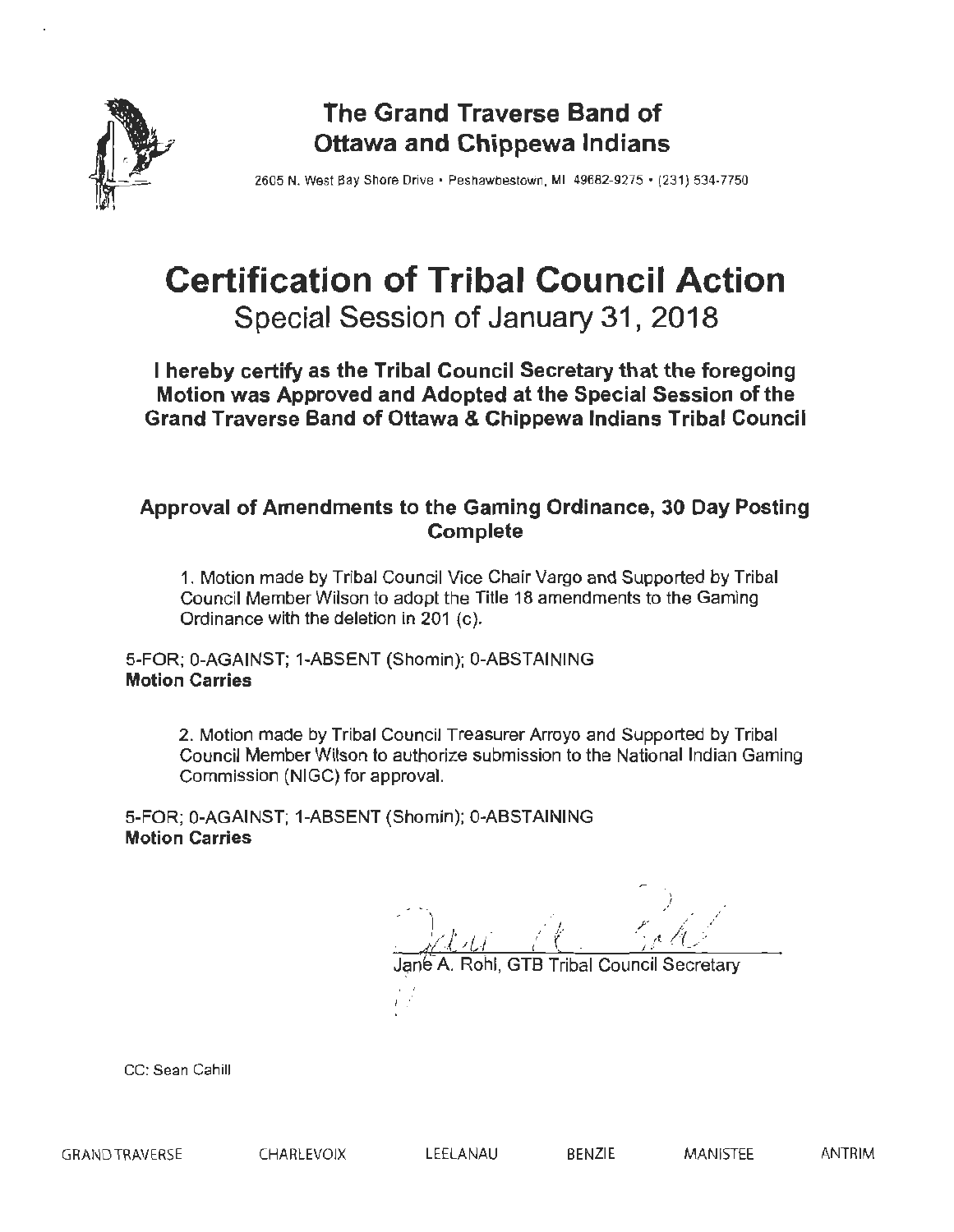The Grand Traverse Band of Ottawa and Chippewa Indians

This Original agenda request must have all original materials pertaining to it attached.

Agenda Topic/Title: Approval of Amendments to the Gaming Ordinance - 30-day posting complete

#### Requested/Presented by: Sean E. Cahill. Assistant General Counsel

If required, a/I signed documents will be returned to the above individual who is responsible to complete with the appropriate offices at GTB.

| $X$ Regular Session<br>Date: 01/17/18 | □ Special Session<br>Date: | □ Emergency Session<br>Date:  |
|---------------------------------------|----------------------------|-------------------------------|
| <b>Placement on Agenda:</b>           |                            |                               |
| $X$ Unfinished Business               | $\Box$ New Business        | $\Box$ Closed Session         |
| <b>Action Requested:</b>              |                            |                               |
| X Approval by Motion                  |                            | $\Box$ Information Only       |
| $\Box$ Resolution Approval #          |                            | $\Box$ Other (please specify) |

Was a Work Session held for this Agenda Request? (dateJ \_\_\_\_\_\_\_ \_ oNo

Do you have a past resolution:  $\Box$  No  $\Box$  Yes, (please attach)

Do you have a past motion:  $\square$  No  $X$  Yes, (please attach)

Rationale/Explanation: (use second sheet as needed for clarification and attach all appropriate materials prior to submission to the Tribal Manager's Office.

Purpose: At the TCSS, November 29, 2017, Tribal, a 30-day posting was approved by Tribal Council regarding amendments to the Gaming Code. These amendments are ready to send to the National Indian Gaming Commission.

Outcome Requested: Motion to (1) adopt Title 18 amendments, and (2) authorize their submission to the NIGC.

| $\Box$ Attached signed legal review form | LAttached signed CFO review form | □Legal/CFO review not applicable |
|------------------------------------------|----------------------------------|----------------------------------|
| Signatures: Program Director: 27         | $\sqrt{6}$ . MJK Date:           |                                  |
| Supervisor:                              | Date:                            |                                  |
| <b>Department Manager:</b>               | Date:                            |                                  |

|                                                                             | Please ensure that ALL groper and correct documents are attached prior to obtaining the TM signatures. |
|-----------------------------------------------------------------------------|--------------------------------------------------------------------------------------------------------|
| Tribal Manager: $\frac{\partial \mathcal{L}}{\partial \omega}$ for $\omega$ | Date: $(-9 - 2018)$                                                                                    |
|                                                                             | Signature of TW needed before this Agenda Request can be added to the TC Agenda                        |

|  | Tribal Council Directive Issued: I |  |
|--|------------------------------------|--|

It is the directive of the Tribal Council that any topics that have not been included on the POSTED agenda must be brought to the attention of the Tribal Council PRIOR to the meeting. This information must be presented in written form. Please note that the agenda is posted one (1) week prior to Regular & Special sessions, and completed agenda items are due at 10:00 a.m. to the<br>Tribal Manager Office 9 days before each session. Please ptan accordingly. Tribal Manager Office 9 days before each session.

rev 9107 - MP 1111 - 5111 TMO 4/12 TMO 5/12 TMO 2115 TMO

GTB Forms\Tribal Council\ Tribal Council Agenda Request Form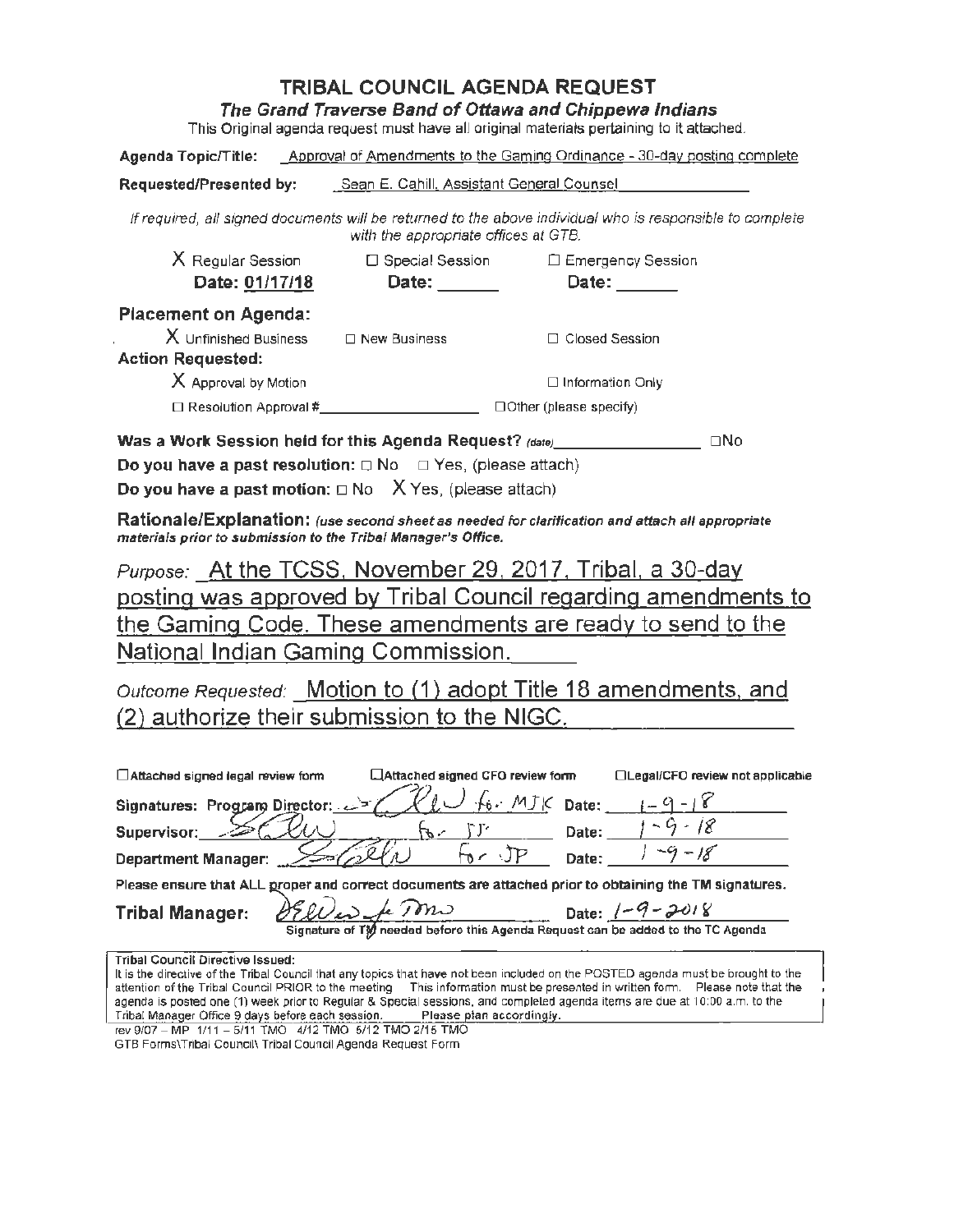

## The Grand Traverse Band of Ottawa and Chippewa Indians

Legal Department

2605 N. West Bay Shore Drive • Peshawbestown, MI 49682-9275 • (231) 53~·7601 • FAX 231-534-7600

# MANDATORY 30-DAY POSTING

#### MEMORANDUM

| TO:   | Tribal Membership                                      |
|-------|--------------------------------------------------------|
| FROM: | GTB Legal Department                                   |
| RE:   | 30-day Posting regarding Amendments to the Gaming Code |
| DATE: | December 1, 2017                                       |

Please post the attached proposed amendments to the above referenced ordinance that was approved for posting by Tribal Council at a Tribal Council Special Session on November 29, 2017. Please post the above referenced amended ordinance in an area where GTB tribal members can review it for 30 days. This is an opportunity for tribal members to provide comments, if any, about the proposed amended ordinance. \'our comments will be provided to Tribal Coundl prior to the adoption of this proposed amended ordinance. *This*  posting will end on December 31, 2017 and can be removed at that time.

Any comments regarding the above referenced should be directed to the GTB Legal Department either by writing to the GTB Legal Department, 2605 N.W. Bayshore Dr.,, Peshawbestown, MI 49682, or by telephone (231) 534-7601, or by e-mail, to Mary.Kellev@gtbindians.com.

#### Posting Sites:

Administration Building Accounting Department Annex Annex  $II$  - Human Resources Building Benodjebn Child Care Center Clinic Elder's Complex Housing SBR Plant Natural Resources/Conservation Maintenance Department Benzie Satellite Office-via e-mail Charlevoix Satellite Office - via e-mail Traverse City Satellite Office - via e-mail Strongheart Center Library/Yo Building/Youth Center Tribal Court

#### EDC Building

Leelanau Sands Casino - Employees/Supervisors' Break-room

Leelanau Sands "The Lodge" -Employees/Supervisors' Break-room

Turtle Creek Casino - Employees/Supervisors' Break-room

Attachments

LEELANAU BENZIE MANISTEE ANTRIM !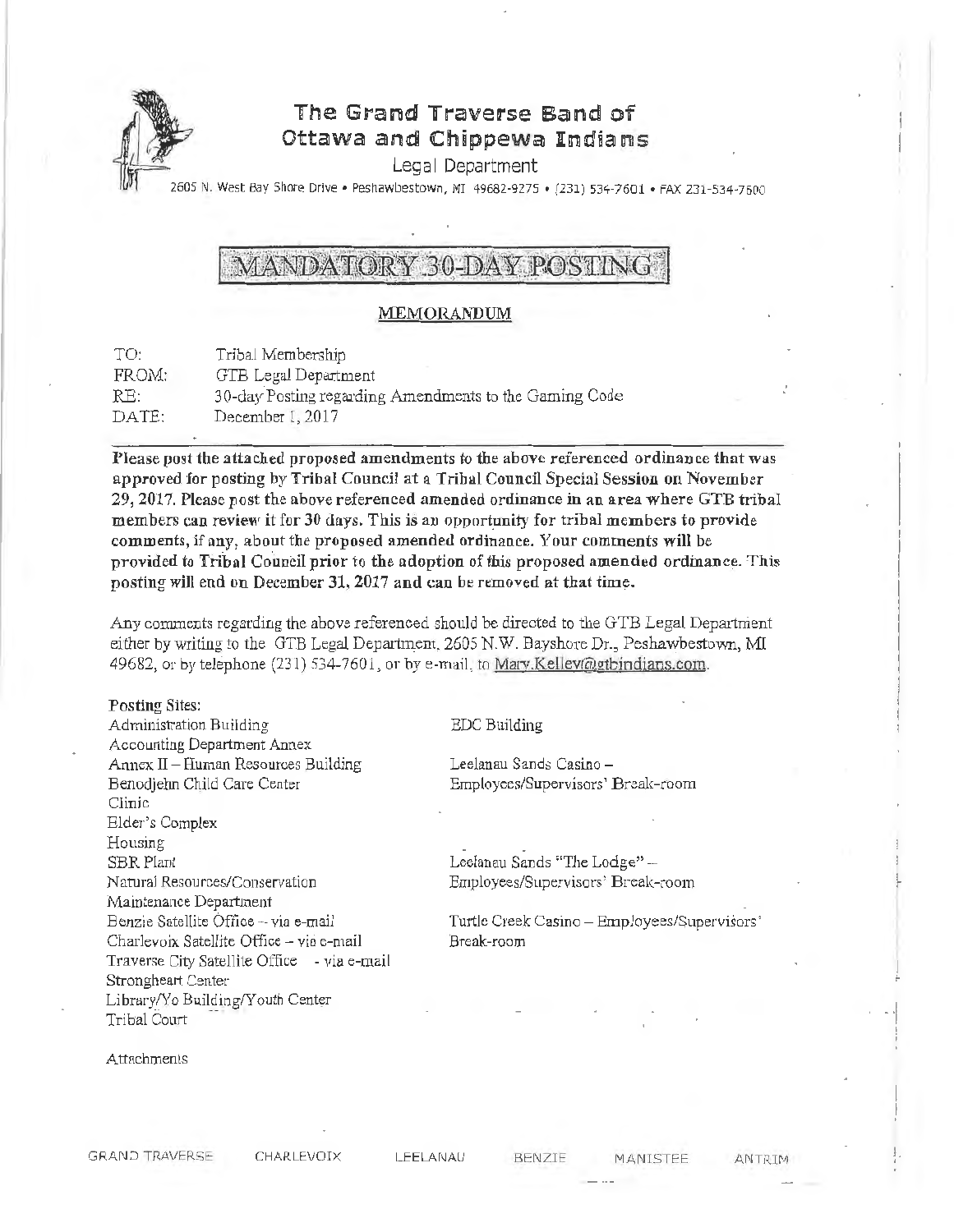

# The Grand Traverse Band of Ottawa and Chippewa Indians

2605 N. Wesl Bay Shore Drive · Peshawbestown, MI 49682-9275 · (231) 534-7750

# **Certification of Tribal Council Action** Special Session of November 29, 2017

I hereby certify as the Tribal Council Secretary that the foregoing Motion was Approved and Adopted at the Special Session of the Grand Traverse Band of Ottawa & Chippewa Indians Tribal Council

## 30-day Posting for Amendments to the Gaming Code

Motion made by Tribal Council Member Shomin and Supported by Tribal Council Vice Chair Vargo to post the Gaming Commission code for 30 days.

5-FOR; 0-AGAINST; 1-ABSENT (Rohl); 0-ABSTAINING Motion Carries

Rohl, GTB Tribal Council Secretary

CC: Sean Cahill

GRAND TRAVERSE CHARLEVOIX LEELANAU BENZIE MANISTEE ANTRIM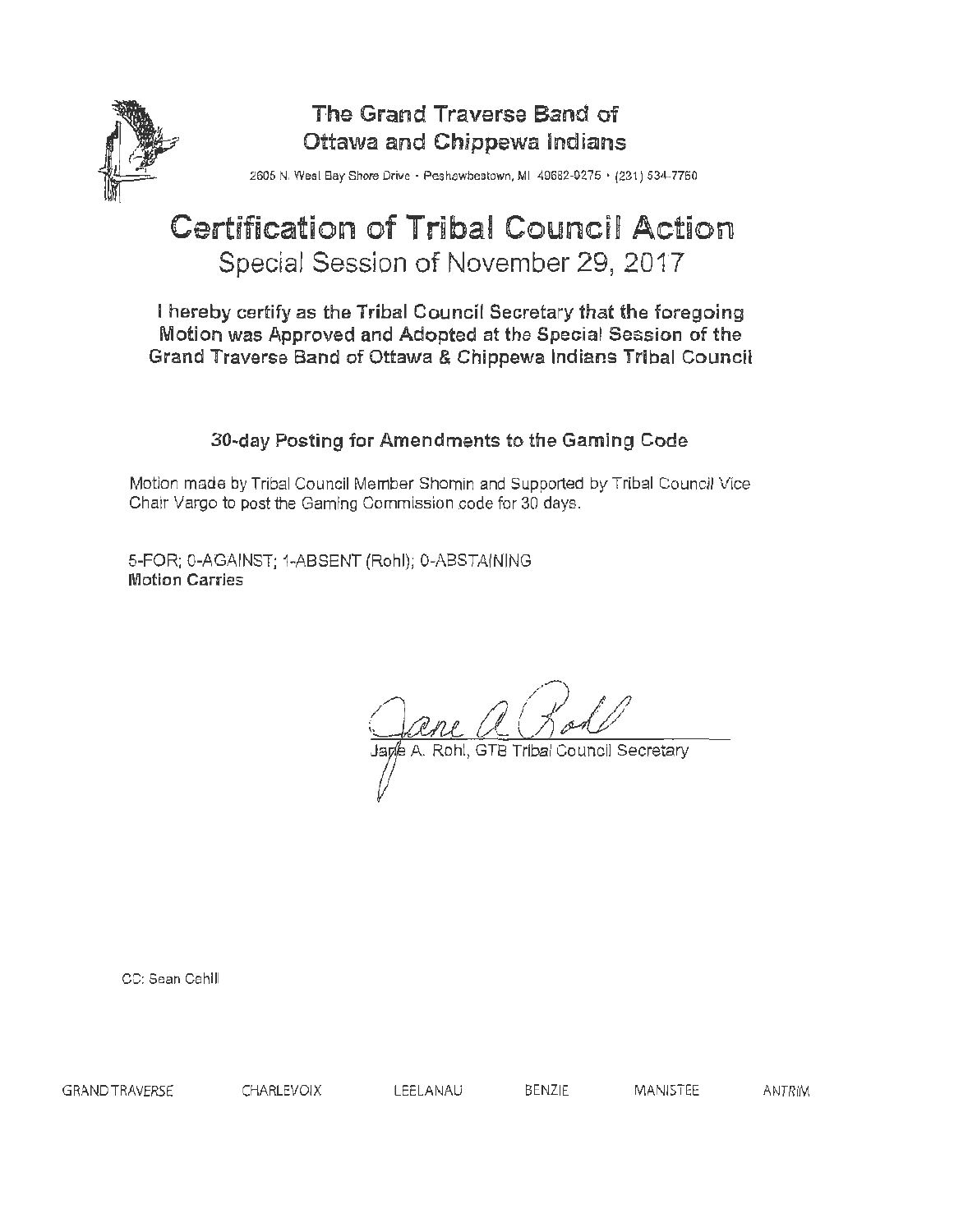#### § 101. Findings; Purpose

- (a) The Tribal Council of the Grand Traverse Band of Ottawa and Chippewa Indians finds that gaming activity within its jurisdiction is essential to promote tribal economic development, self-sufficiency, and sovereignty, and that gaming activity must be control and regulated by the Band in a manner consistent with its best interests and with applicable federal law.
- (b) The Constitution of the Grand Traverse Band of Ottawa and Chippewa Indians vests in the Tribal Council the power to enact ordinances. Accordingly, the Tribal Council enacts this Gaming Ordinance to promote tribal economic development, self-sufficiency and sovereignty; to protect the operation of gaming enterprises from organized crime and other corrupting influences; and to ensure that gaming is conducted fairly and honestly by both the operators and players.

#### § 102. Applicability

Unless specifically indicated otherwise, all provisions of this ordinance apply to all gaming activity within the Band's Indian lands.

#### § 103. Definitions

For purposes of this Title 18 and associated regulations, certain terms and phrases will have the definitions assigned in this section, unless context clearly requires otherwise. Use of the word "will" or "shall" is mandatory; use of the word "may" is permissive. Words in the singular, or gendered words, are meant to be read alternatively as plural or neutral.

- (a) *Class I Gaming* means:
	- (1) Social games played solely for prizes of minimal value; or
	- (2) Traditional fonns of Indian gaming when played by individuals in connection with tribal ceremonies or celebrations.
- (b) *Class* II *Gaming* means:
	- (1) Bingo or lotto (whether or not electronic, computer or other technologic aids are used) when players:
		- (A) Play for prizes with cards bearing numbers or other designations;
		- (B) Cover numbers or designations when objects, similarly numbered or designated, are drawn or electronically determined; and
		- (C) Win the game by being the first person to cover a designated pattern on such cards;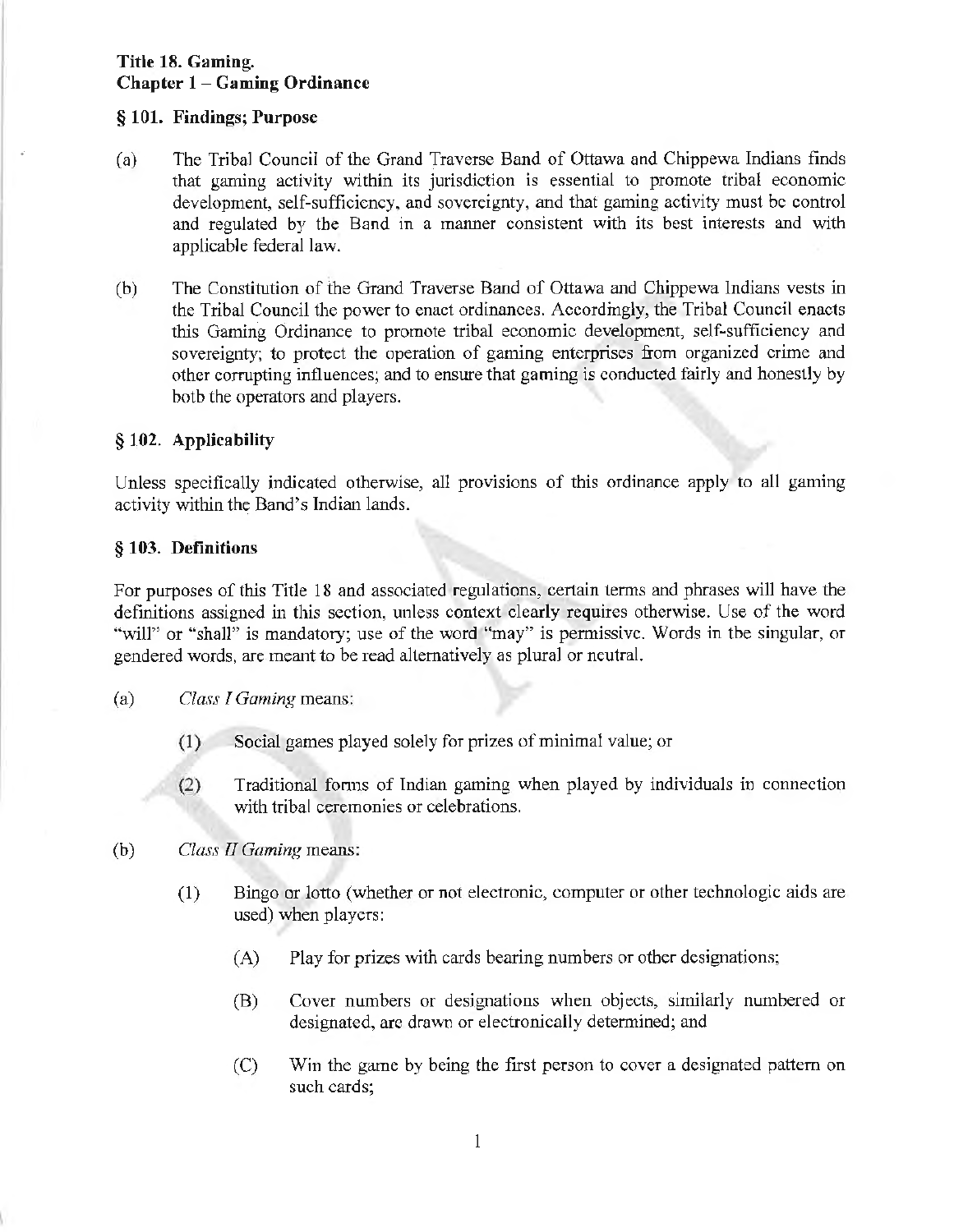- (2) Pull-tabs, punch boards, tip jars, instant bingo and other games similar to bingo, if played in the same location as bingo or lotto;
- (3) Non-banking card games that:
	- (A) The law of the state of Michigan explicitly authorizes, or does not explicitly prohibit, and are played legally anywhere in the state; and
	- (B) Players play in conformity with state laws and regulations concerning hours, periods of operation and limitations on wagers and pot sizes;
- (4) Card games played in the states of Michigan, North Dakota, South Dakota or Washington, if:
	- (A) A tribe actually operates the same card games as played on or before May 1, 1988, as determined by the NIGC Chair; and
	- (B) The pot and wager limits remain the same as on or before May 1, 1988, as determined by the NIGC Chair.
- (c) *Class III Gaming* means all forms of gaming that are not Class I or Class II gaming, including, but not limited to:
	- $(1)$  Any house banking game, including, but not limited to:
		- (A) Card games such as baccarat, chemin de fer, blackjack (21) and pai gow (if played as house banking games); and
		- (B) Casino games such as roulette, craps and keno;
	- (2) Any slot machines, as defined in 15 U.S.C.  $\S$  1171(a)(1), and electronic or electromechanical facsimiles of any games of chance;
	- (3) Any sports betting and pari~mutuel wagering, including, but not limited to, wagering on horse racing, dog racing or jai alai; or

(4) Lotteries.

- (d) *Commission* means the Gaming Commission established by Chapter 2 of this Title 18.
- ( e) *Facility License* means a license issued by the Band of each place, facility or location on its Indian lands where it elects to allow Class II or Class III gaming.
- (f) *Gaming Commission* means the subordinate governmental organization established as the tribal regulatory authority of gaming activity in § 105 of this ordinance.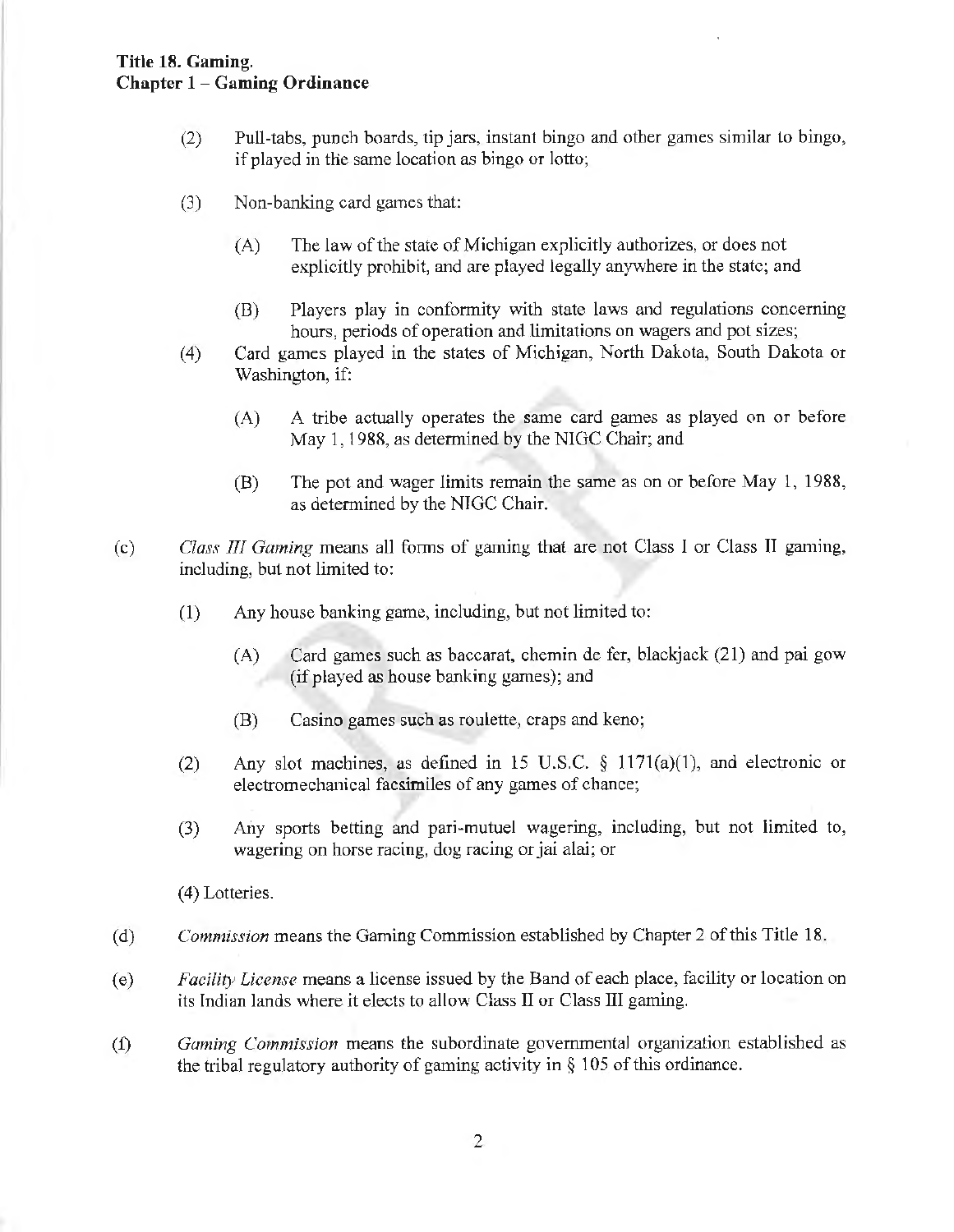- (g) *Gaming Operation* means the economic entity established by the Band to operate gaming activity, receive the revenues, issue the prizes and pay the expenses.
- (h) *Indian Lands* means:
	- (1) Land within the limits of the Band's Indian reservation; or
	- (2) Land over which the Band exercises governmental power and that is either:
		- (a) Held in trust by the United States for the benefit of any Indian tribe or individual; or
		- (b) Held by an Indian tribe or an individual subject to restriction by the United States against alienation.
- (i) *Key Employee* means:
	- (1) A person who performs one or more of the following functions:
		- (A) Bingo caller;
		- (B) Counting room supervisor;
		- $(C)$  Chief of security;
		- (D) Custodian of gaming supplies or cash;
		- (E) Floor manager;
		- (F) Pit boss;
		- (G) Dealer;
		- (H) Croupier;
		- (I) Approver of credit; or
		- (J) Custodian of gaming devices, including persons with access to cash and accounting records within such devices;
	- (2) If not otherwise included, any other person whose total cash compensation is in excess of \$50,000.00 per year;
	- (3) If not otherwise included, the four most highly compensated individuals employed in the gaming operation; or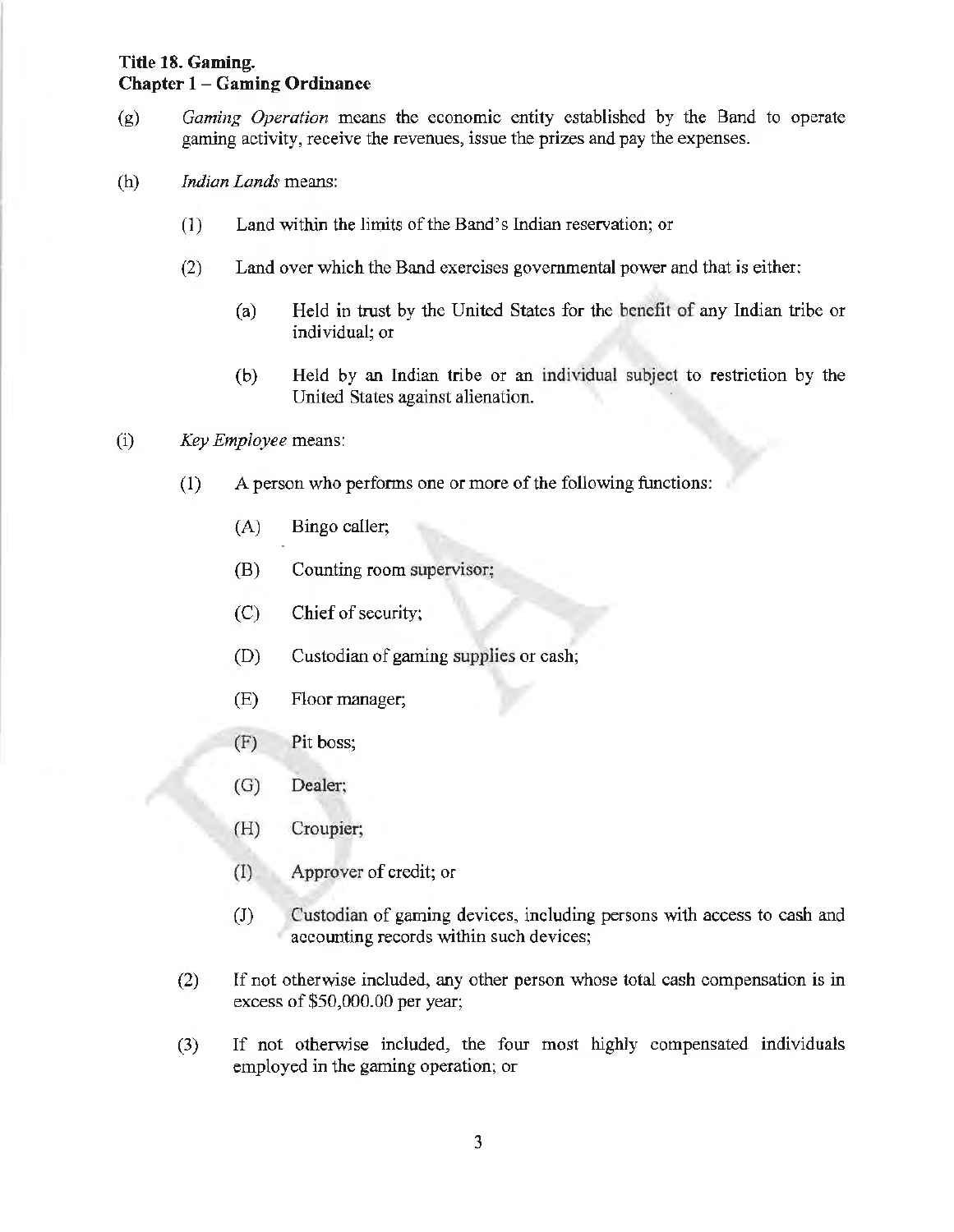- (4) Any other individual designated by the Band in writing as a key employee.
- G) *License* means the revocable permission granted by the Gaming Commission to an individual or an entity to operate in a specific kind of gaming activity or related activity.
	- (I) *Employee License* means a license issued to each primary management official or key employee who is employed by a gaming operation.
	- (2) *Facility License* means a license issued to each facility, location or place where Class II or Class III gaming is conducted within the Band's jurisdiction. A separate license must be obtained for each facility.
	- (4) *Vendor License* means a license issued to an individual or entity who provides goods or services to a gaming operation.
- (k) *National Indian Gaming Commission (NJGC)* means the federal body established by 25 U.S.C. *§* 2704.
- (I) *Net Revenue* means gross gaming revenues of a gaming operation less:
	- (1) Amounts paid out as, or paid for, prizes; and
	- (2) Total gaming-related operating expenses, including all those expenses of the gaming operation commonly known as operating expenses and non-operating expenses consistent with professional accounting pronouncements.
- (m) *Primary Management Official* means any person who has the authority to hire and fire employees; or to set up working policy for the gaming operation; or the chief financial officer or other person who has financial management responsibility, or any other person designated by the Band in writing as a primary management official.
- (n) *Tribal-State Compact* means an agreement between the Band and the state about Class **ill** gaming entered into under 25 U.S.C. *§* 2710(d).

#### § **l 04. Gaming Authorized**

Class l gaming is authorized subject to the requirements of the Gaming Commission or its authorized agent.

Class II is authorized on the Band's Indian lands, provided that such gaming is conducted in accordance with this ordinance, the Indian Gaming Regulatory Act, the NIGC's regulations and any other applicable laws or regulations.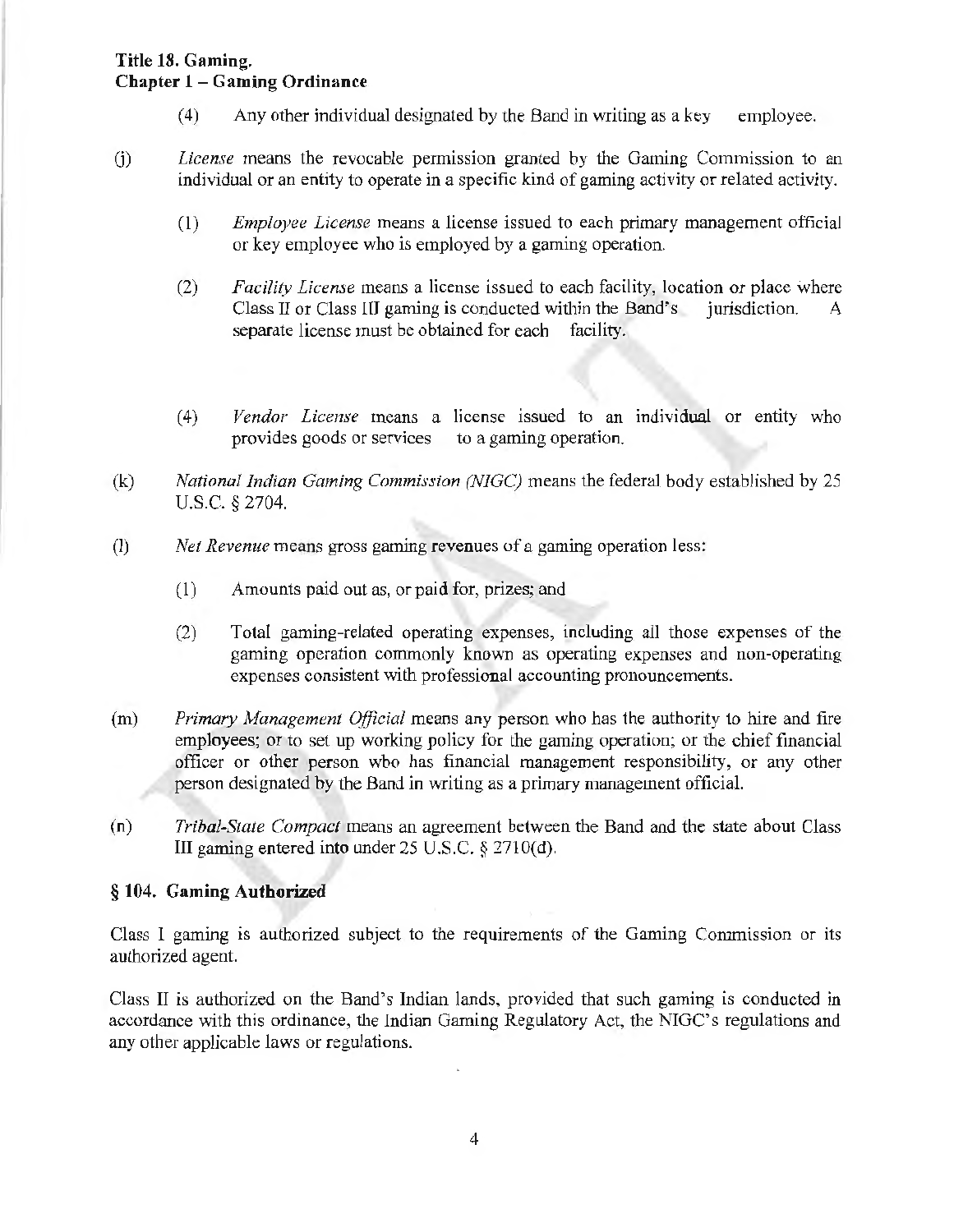Class III gaming is authorized on the Band's Indian lands, provided that such gaming is conducted in accordance with this ordinance, the Indian Gaming Regulatory Act, and the Tribal-State Compact.

### § 105. Ownership of Gaming; Regulatory Authority; Agent for Service

- (a) The Grand Traverse Band of Ottawa and Chippewa Indians shall have the sole proprietary interest in and responsibility for the conduct of any gaming authorized by proprietary interest in and responsibility for the conduct of any gaming this ordinance.
- (b) The Gaming Commission is established as a subordinate governmental organization with primary regulatory authority over gaming activities, according to Chapter  $2$  of this Title 18.
- ( c) The Chair of the Gaming Conunission shall be the designated agent for service of process for any official determination, order or notice of violation from the NIGC. Nothing about this provision waives the inherent sovereign immunity of the Band or the Gaming Commission against suit into any jurisdiction or venue.

### § 106. Use of Net Gaming Revenues

Use of net revenues from tribal gaming shall be regulated by the Revenue Allocation Ordinance found at 18 GTBC Chapter 16. Net revenues shall only be used for the following purposes:

- (a) To fund the Band's govenunent operations and programs;
- (b) To provide for the general welfare of the Band and its members;
- ( c) To promote tribal economic development;
- (d) To donate to charitable organizations; or
- (e) To help fund operations of local non-tribal government agencies.

#### § 107. Audits

- (a) The Band will arrange for independent audits of gaming operations annually and must submit the results of those audits to the NJGC. Such audits must conform to generally accepted auditing standards.
- (b) All gaming-related contracts resulting in the purchase of supplies, services or concessions for more than \$25,000.00 in any year (except contracts for professional legal and  $\ell$  or accounting services) must be specifically included within the scope of the audit conducted under  $\S$  107 (a) of this ordinance.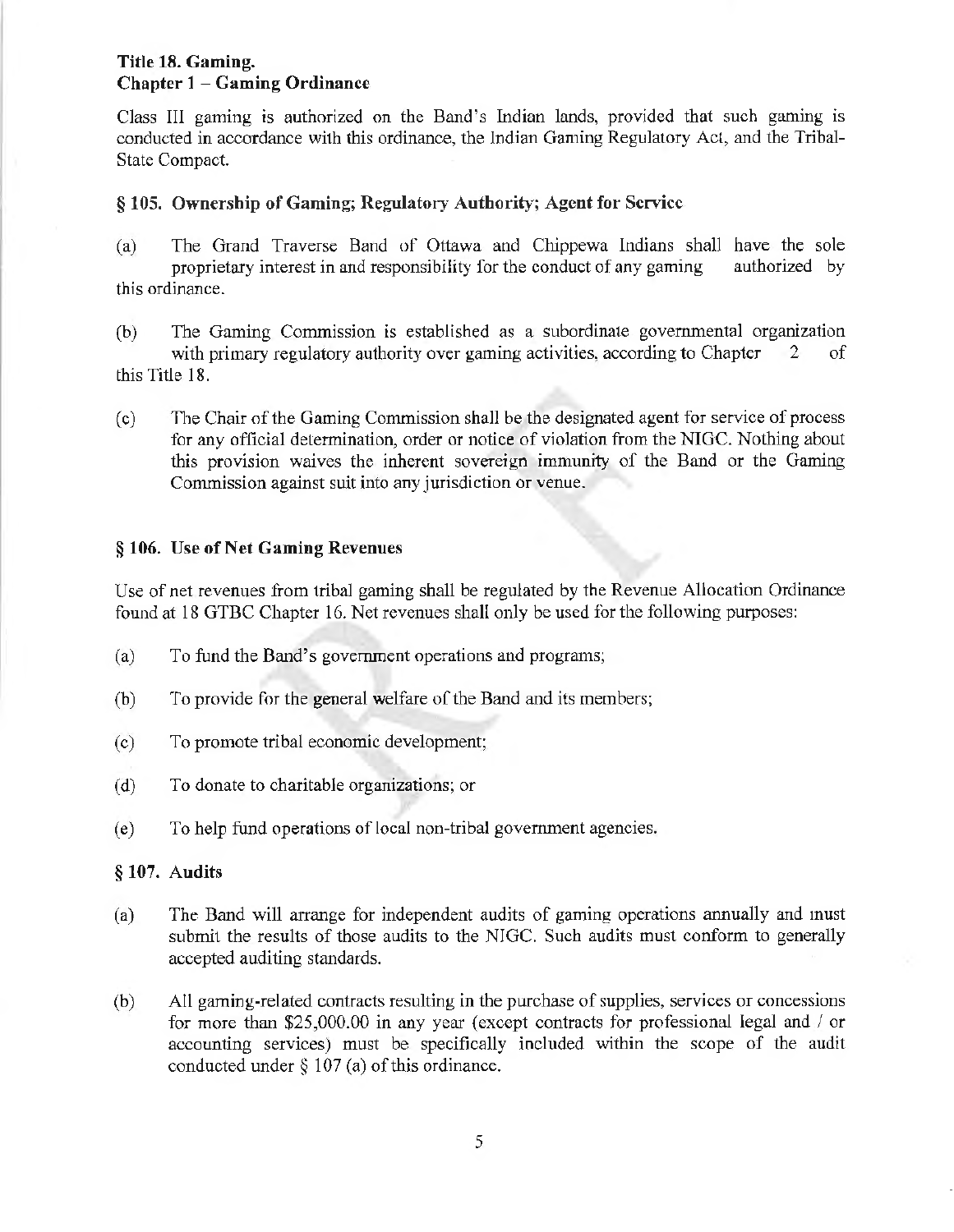#### § 108. Environment; Patron Dispute Resolution.

- (a) Each gaming facility shall be constructed, maintained and operated in a manner that adequately protects the environment and the health and safety of the public.
- (b) Any dispute between G TB gaming enterprises and the gaming public which arises over the payment of winnings to a member of the gaming public will be resolved according to the following schedule:
	- (1) If the disputed win is less than two hundred dollars (\$200.00), the department head, or designee, of that game will resolve the matter at the time of the dispute, and that resolution will be final.
	- (2) If the disputed win is two hundred dollars (\$200.00) or more, but Jess than one thousand dollars (\$1,000.00), the gaming manager will resolve the matter within 8 hours, and that resolution will be final.
	- (3) If the disputed win is one thousand dollars (\$1,000.00) or more, the Tribal Commission will resolve the matter within 30 days, and that resolution will be final.
- (c) Nothing about this Section 108 is to be construed as creating a cause of action against the Band, its enterprises, agents or employees, nor is it to be construed as waiving sovereign immunity into any venue or jurisdiction.

#### § 109. Licenses

- (a) The Band must issue a separate facility license to each place, facility or location on Indian lands where Class II or Class III gaming is conducted under this ordinance.
- (b) All primary management official and key employees of a gaming operation must have a valid employee gaming license as a condition of hire and continued employment in a licensed gaming facility.

#### § 110. Application for Emp'loyee Gaming License

- (a) Application forms for employee gaming licenses must bear the following notices when provided to an applicant:
	- (1) In compliance with the Privacy Act of 1974, the following information is provided: Solicitation of the information on this form is authorized by 25 U.S.C. §§ 2701 *et seq.* The purpose of the requested information is to determine the eligibility of individual to be granted a gaming license. The information will be used by the Tribal gaming regulatory authorities and by the National Indian Gaming Commission members and staff who have need for the information in performance of their official duties. The information may be disclosed by the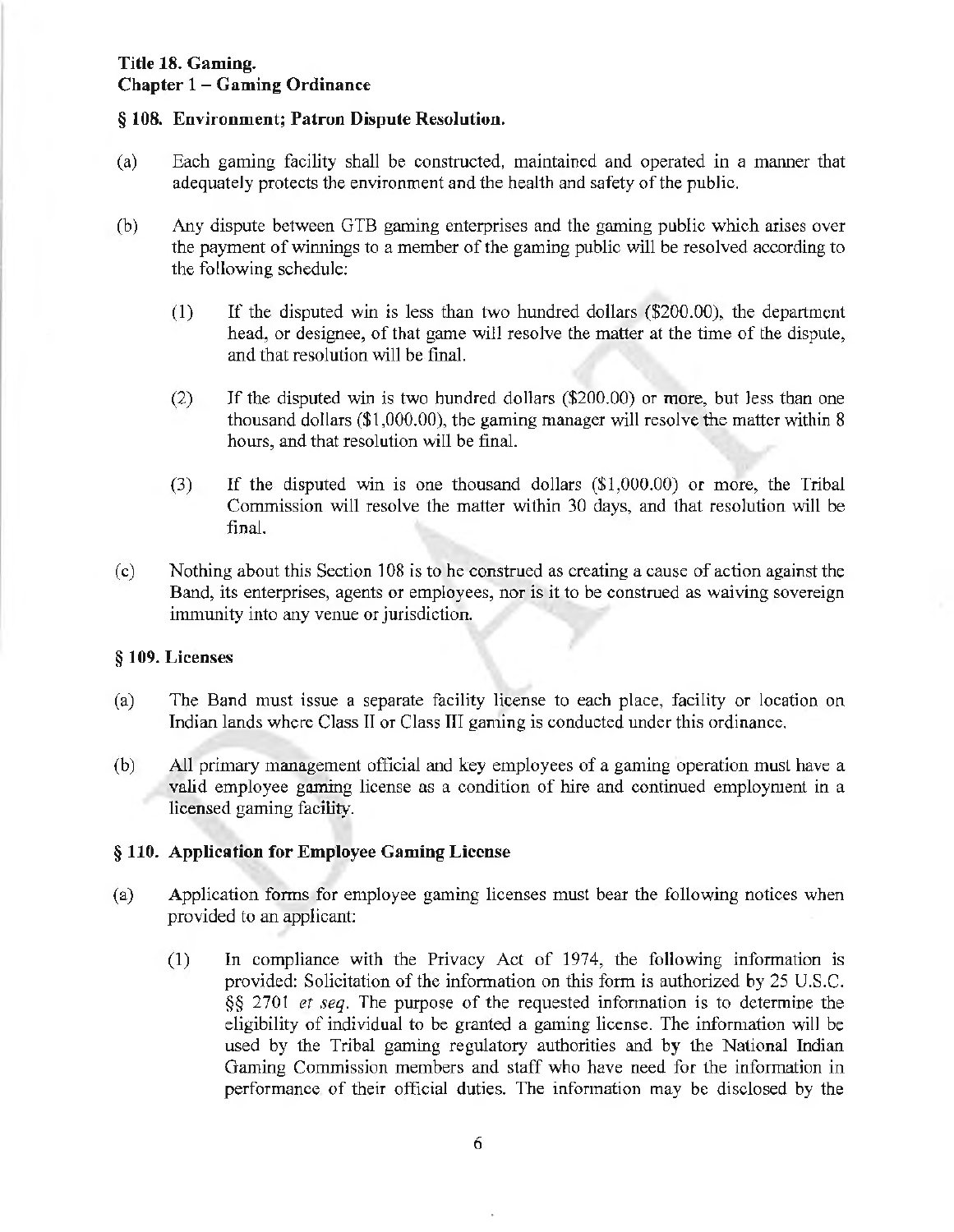Band or the NIGC to the appropriate federal, tribal, state, local or foreign law enforcement or regulatory agencies when relevant to civil, criminal or regulatory investigations or prosecutions or when pursuant to a requirement by a tribe or by the NlGC in connection with the issuance, denial or revocation of a gaming license, or investigations of activities while associated with a tribe or a gaming operation. Failure to consent to the disclosures indicated in this notice will result in the Band being unable to license you for a primary management or key employee position.

The disclosure of your Social Security Number is voluntary. However, failure to supply a SSN may result in errors in processing your application.

- (2) A false statement on any part of your license application may be grounds for denying a license or for the suspension or revocation of a license after it has been issued. You may also be punished by fine or imprisorunent pursuant to 18 U.S.C. § 1001.
- (b) The application must gather, at a minimum, all of the following information:
	- ( 1) The full name of the applicant and any other names used, and his or her social security number, birth date, place of birth, citizenship, gender, driver's license number and all language spoken and / or written;
	- (2) Current business and employment positions, any ownership interest in those businesses, and the address(es) and telephone number(s) of the business, and all similar information for the five-year period prior to the date of application;
	- (3) Current residential address, and telephone number, including cellular telephone numbers, and each residential address, telephone number and / or cellular telephone nwnber for the five-year period prior to the date of application;
	- (4) The names and current addresses of at least three personal references, including one personal reference who was acquainted with the applicant during each period of residence listed in paragraph (b)(3) of this section;
	- (5) A description of any existing and previous business relationships with other tribes, including any ownership interests in the business(es);
	- (6) A description of any existing and previous business relationships with the gaming industry generally, including ownership interests in the business(es);
	- (7) The name and address of any licensing or regulatory agency with which the applicant has applied for a license or permit related to gaming, whether or not such license or permit was granted;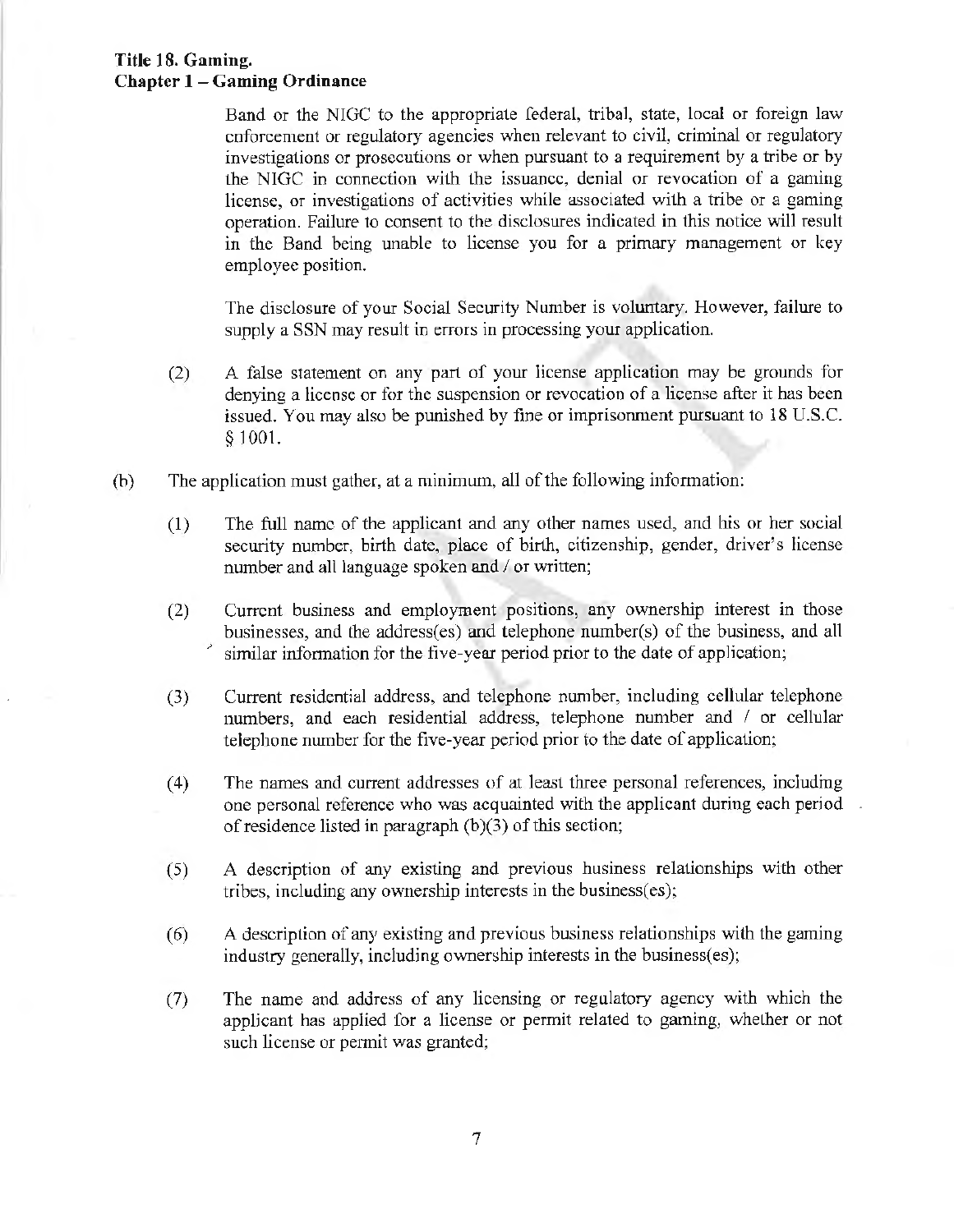- (8) Whether the applicant has ever been convicted of a felony and, if so, the charge, the name and address of the court involved, and the date of disposition, if any, and also whether the applicant is subject to ongoing prosecution for a felony;
- $(9)$  Whether the applicant has been convicted of a misdemeanor (excluding minor traffic violations) within ten years of the date of the application, and, if so, the charge, the name and address of the court involved and the date of disposition, if any, and also whether the applicant is subject to an ongoing prosecution for a misdemeanor;
- (10) For any other criminal charge (excluding minor traffic charges), whether or not there is a conviction, if such criminal charge is within 10 years of het date of application and is not otherwise listed pursuant to paragraphs  $(b)(8)$  or  $(b)(9)$ above, the charge, the name and address of the court involved and the date of disposition, if any.
- (11) The name and address of any licensing or regulatory agency with which the applicant has applied for an occupational license or permit, whether or not such license or permit was granted;
- (12) A current photograph;
- ( 13) Fingerprints obtained in accordance with procedures adopted by the Band pursuant to  $25$  C.F.R. §  $522.2(h)$ ; and
- (14) Any other information the Band deems relevant
- (d) When a primary management official or key employee is employed by the Band, the complete application file, containing all of the information listed in  $\S$  110(c) above, must be maintained.

### § **111. Fingerprints**

The Band must request fingerprints from each applicant for a primary management official and key employee. Fingerprints are to be taken by the Grand Traverse Band Tribal Police. The Tribal Police will forward the fingerprints to the NIGC for processing through the Federal Bureau of Investigation and the National Criminal Information Center to determine the applicant's criminal history, if any.

#### § **112. Background Investigations**

(a) The Band must perform a background investigation for each person who applies for a gaming employee license. The investigation must be sufficient to allow the Gaming Commission to make an eligibility determination under§ l 13of this ordinance.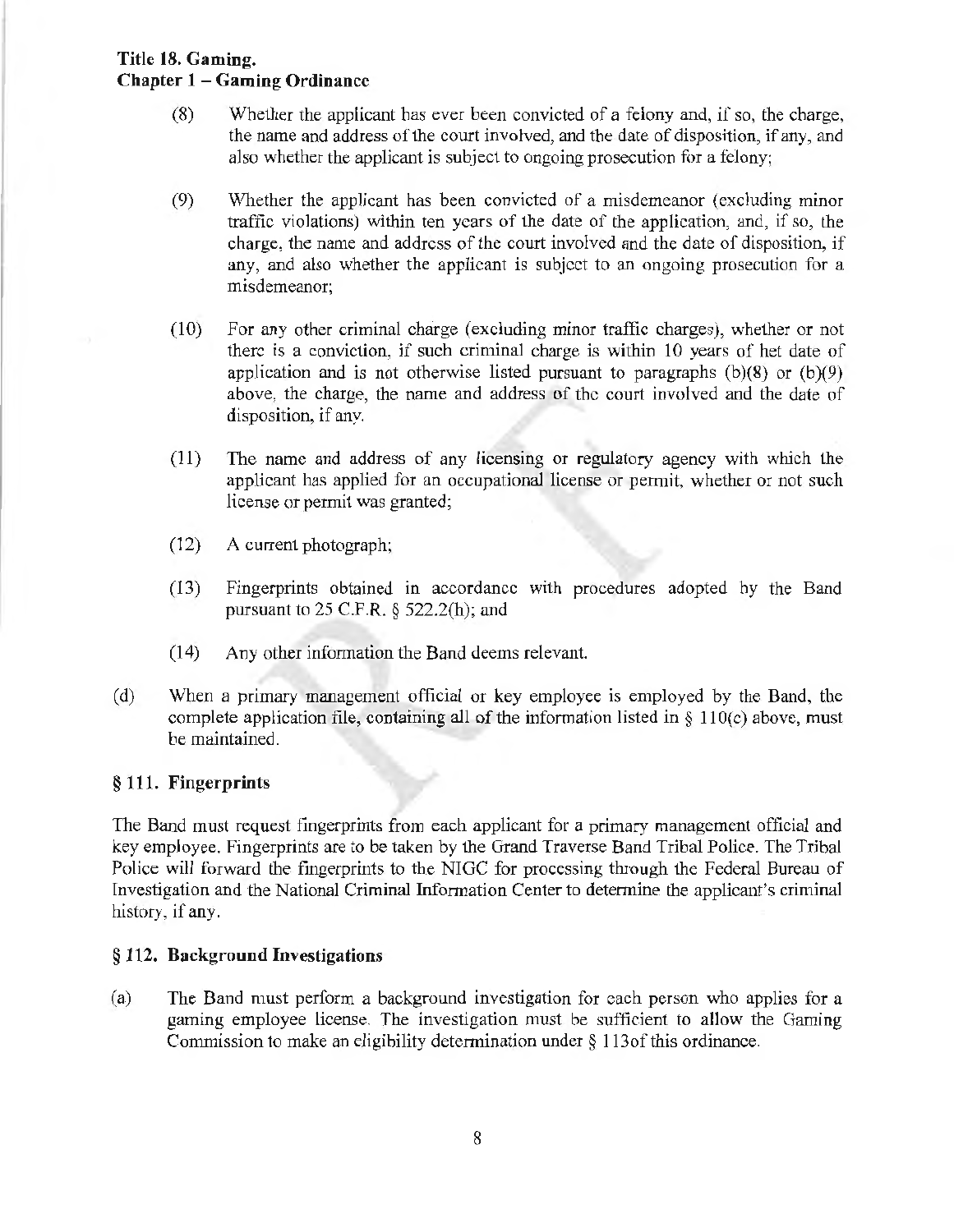- (b) The Gaming Commission must create and maintain an investigative report for each applicant for an employee gaming license.
- (c) Investigative reports shall include, at a minimwn, all of the following information:
	- $(1)$  Steps taken in conducting the investigation;
	- (2) Results obtained;
	- (3) Conclusions reached; and
	- ( 4) The basis for those conclusions.

### § 113. Eligibility Determinations

- (a) Before a license is issued to an applicant, an authorized tribal official must make a finding concerning the eligibility of that applicant to receive a gaming license by reviewing the applicant's prior activities, criminal record, if any, and reputation, habits and associations.
- (b) If the authorized tribal official, in applying the standards adopted in this ordinance, determines that licensing an applicant poses a threat to the public interest or to the effective regulation of gaming, or creates or enhances the dangers of unsuitable, unfair or illegal practices, methods and  $\ell$  or activities in the conduct of gaming, he or she must not grant the applicant's application for a gaming employee license.
- ( c) Copies of eligibility determinations must be included with the notice of results that are to be submitted to the NIGC before a gaming employee license is granted to an applicant.

#### § 114. Notice of Results of Background Investigations

- (a) Prior to issuing an employee gaming license, the Gaming Commission must prepare a notice of results of the applicant's background investigation. The notice of results must be submitted to the NIGC within sixty (60) days of the date the applicant begins employment with the Band.
- (b) The notice of results must include all of the following information:
	- (1) The applicant's name, date of birth and social security number, if one was provided;
	- (2) The date on which the applicant began, or intends to begin, working as a primary management official or key employee;
	- (3) A summary of the information presented in the investigate report, include: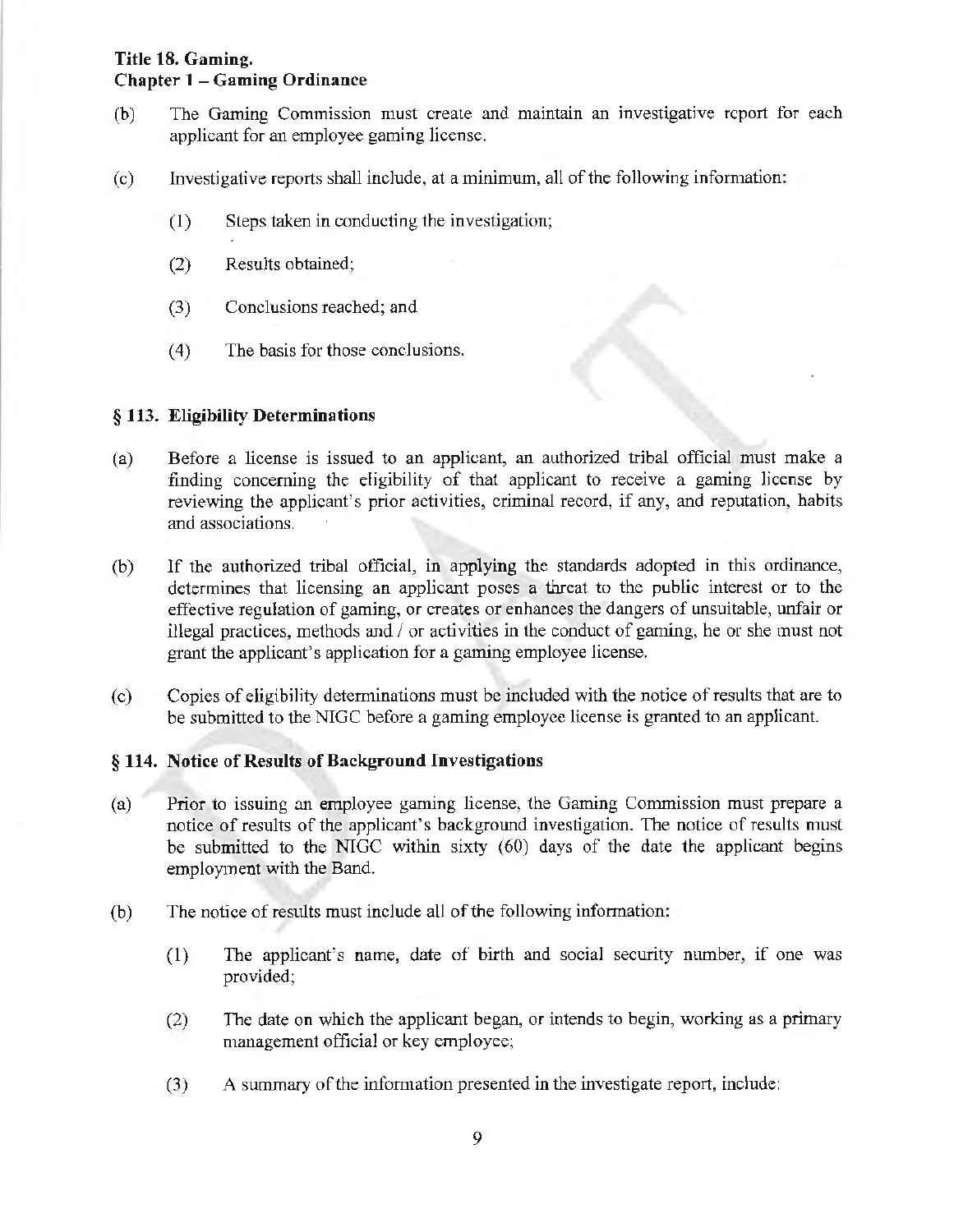- (A) licenses that have previously been denied;
- (B) gaming licenses that have been revoked, even if subsequently reinstated;
- (C) every known criminal charge brought against the applicant within the ten year period prior to the date of the application;
- (D) every felony offense of which the applicant has been convicted or 1s subject to an ongoing prosecution; and
- ( 4) A copy of the eligibility determination made in accordance with *§* 113 above.

### § 115. Granting Gaming Licenses

- (a) All primary management officials and key employees of a gaming operation must have a gaming license issued by the Band.
- (b) The Gaming Commission is responsible for granting and issuing gaming licenses to primary management officials and key employees.
- (c) The Gaming Commission may license a primary management official or key employee applicant after submitting the notice of results of the applicant's background investigation to the NIGC, as required by§ 114.
- (d) The Gaming Commission must notify the NTGC of the issuance of a license to a primary management official or key employee within 30 days of issuance.
- (e) A gaming operation must not employ an .individual as a primary management official or key employee if that individual does not have an employee gaming license within 90 days of beginning work at the gaming operation.
- (f) The Gaming Commission must reconsider a license application for a primary management official or key employee if it receives a statement of itemized objections to the issuance of such license from the NTGC, if those objections are received within thirty (30) days of the NIGC's receipt of the Commission's notice of results of the applicant's background investigation. The Commission must take the NIGC's objections into account when reconsidering a license application.
- $(g)$  The Gaming Commission must make the final decision whether to issue a license to an applicant for a primary management official or key employee position.
- (h) If the Gaming Commission issued a license to a primary management official or key employee prior to receiving the NIGC's statement of objections, notice and a hearing must be provided to the primary management official or key employee pursuant to  $\S 117$ below.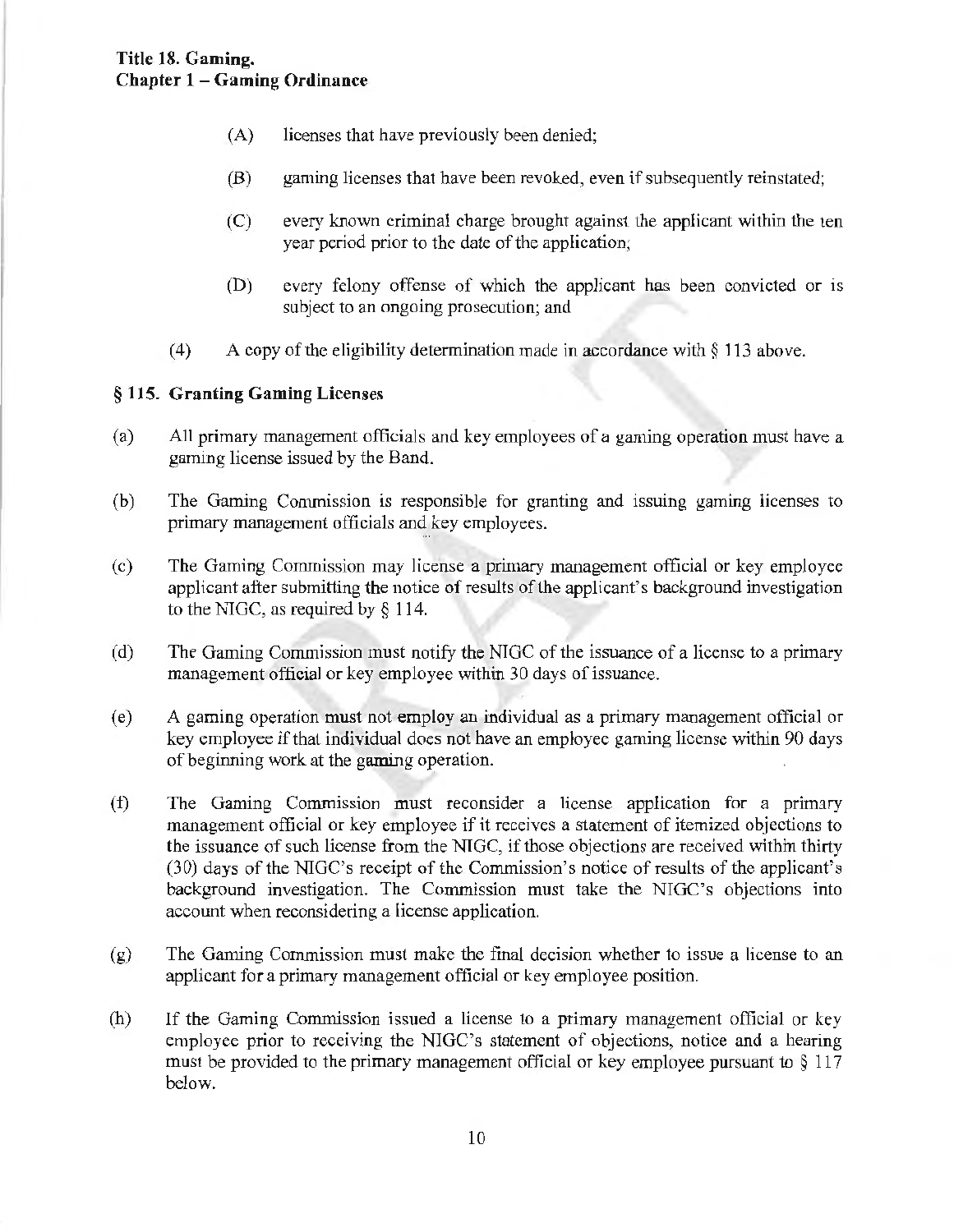#### § **116. Denying Gaming** Licenses

- (a) The Gaming Commission must not license an applicant as a primary management official or key employee if an authorized tribal official determines, in applying the standards in  $\S$ 113 for making a license eligibility determination, that licensing the person:
	- (1) Poses a threat to the public interest;
	- (2) Poses a threat to the effective regulation of gaming; or
	- (3) Creates or enhances the dangers of unsuitable, unfair or illegal practices, methods and  $\prime$  or activities in the conduct of gaming;
- (b) When the Gaming Commission denies a license to an applicant based on subparagraph  $(a)(1)-(3)$  above, or revokes a previously issued license after reconsideration, it shall:
	- (1) Notify the NIGC; and
	- (2) Forward copies of its eligibility determination and notice of results of the applicant's background investigation to the NJGC for inclusion in the Indian Gaming Individuals Record System.
- (c) The Gaming Commission must not issue a license to a person who has been convicted of: or entered a plea of guilty or no contest to, any gambling-related offense, or any felony with an element of theft, fraud, or misrepresentation, or to a misdemeanor or other charge with an element of theft, fraud, or misrepresentation that would be considered a felony under Michigan law, provided that the conviction is based upon a charge prosecuted against the applicant as an adult offense and that the offense has not been effectively removed from the applicant's record by executive pardon, state court order, or operation of law.
- (d) The Gaming Commission must not issue a license to a person who has been convicted of any felony not described in paragraph (c) above, or of any misdemeanor within the prior five year period, unless that person is a member of the Grand Traverse Band of Ottawa and Chippewa Indians and has obtained a certificate of rehabilitation.
	- $(1)$  If a tribal member is ineligible for a gaming license under this subparagraph  $(d)$ , he or she may apply to the Gaming Commission for a certificate of rehabilitation.
	- (2) The Gaming Commission may issue a certificate of rehabilitation to the tribal member upon a showing that the tribal member is not likely again to engage in any offensive or criminal course of conduct, and that the public good does not require a denial of a license to him or her.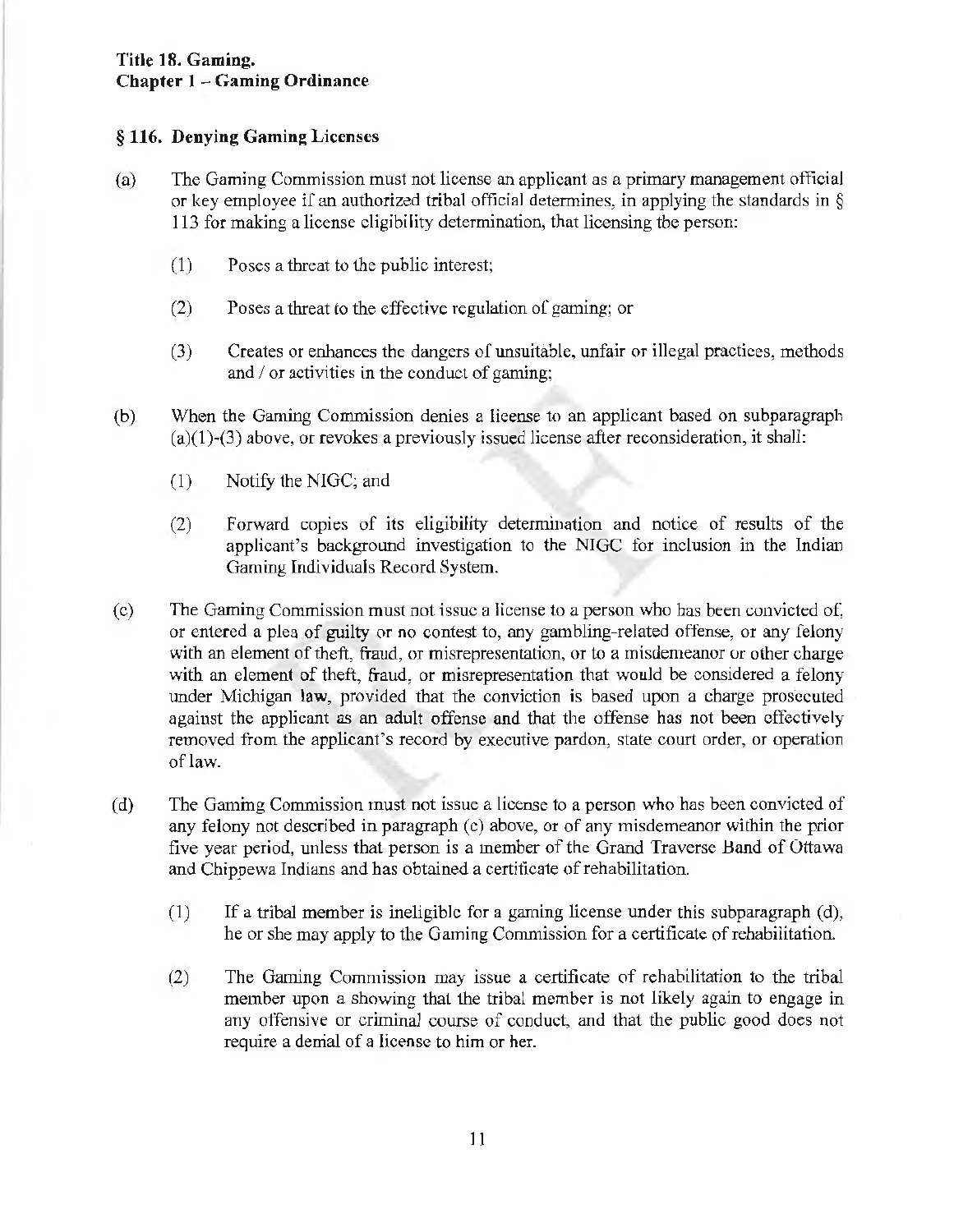( e) The Gaming Commission may deny a license to an applicant if it determines that the applicant participated in organized crime or unlawful gambling, or whose prior activities, criminal record, reputation, habits and / or associations indicate good cause for disqualification under Section 116(a), or indicate a threat to the conduct of gaming or the carrying on of business and financial arrangements incidental to the conduct of gaming.

#### § 117. Gaming License Suspensions and Revocations

- (a) If, after a license is issued to a primary management official or key employee, the Band receives notice from the NIGC that the primary management official or key employee is not eligible for licensure, the Gaming Commission shall do the following:
	- (1) Immediately suspend the license;
	- (2) Provide the· licensee with written notice of the suspension and proposed revocation; and
	- (3) Provide the licensee with notice of a time and place for a hearing on the proposed revocation of the license.
- (b) The right to a revocation hearing vests only when a license is granted under an ordinance approved by the NIGC Chair.
- (c) Following a revocation hearing, the Gaming Commission must decide whether to revoke or reinstate the license at issue.
- (d) The Gaming Commission must notify the NJGC of its decision to revoke or reinstate a license within 45 days of receiving notification from the NIGC that a primary management official or key employee is not eligible for licensure.

#### § 118. Records Retention

- (a) · The Gaming Conunission must retain, for not less than three years from the date that a primary management official or key employee separates from employment with the Band, all of the following documentation:
	- ( 1) Applications for licensing and re-licensing;
	- (2) Investigative reports;
	- (3) Eligibility determinations; and
	- ( 4) All correspondence to and from the NIGC regarding the employee.

#### § 119. Prohibited Acts Criminal Penalties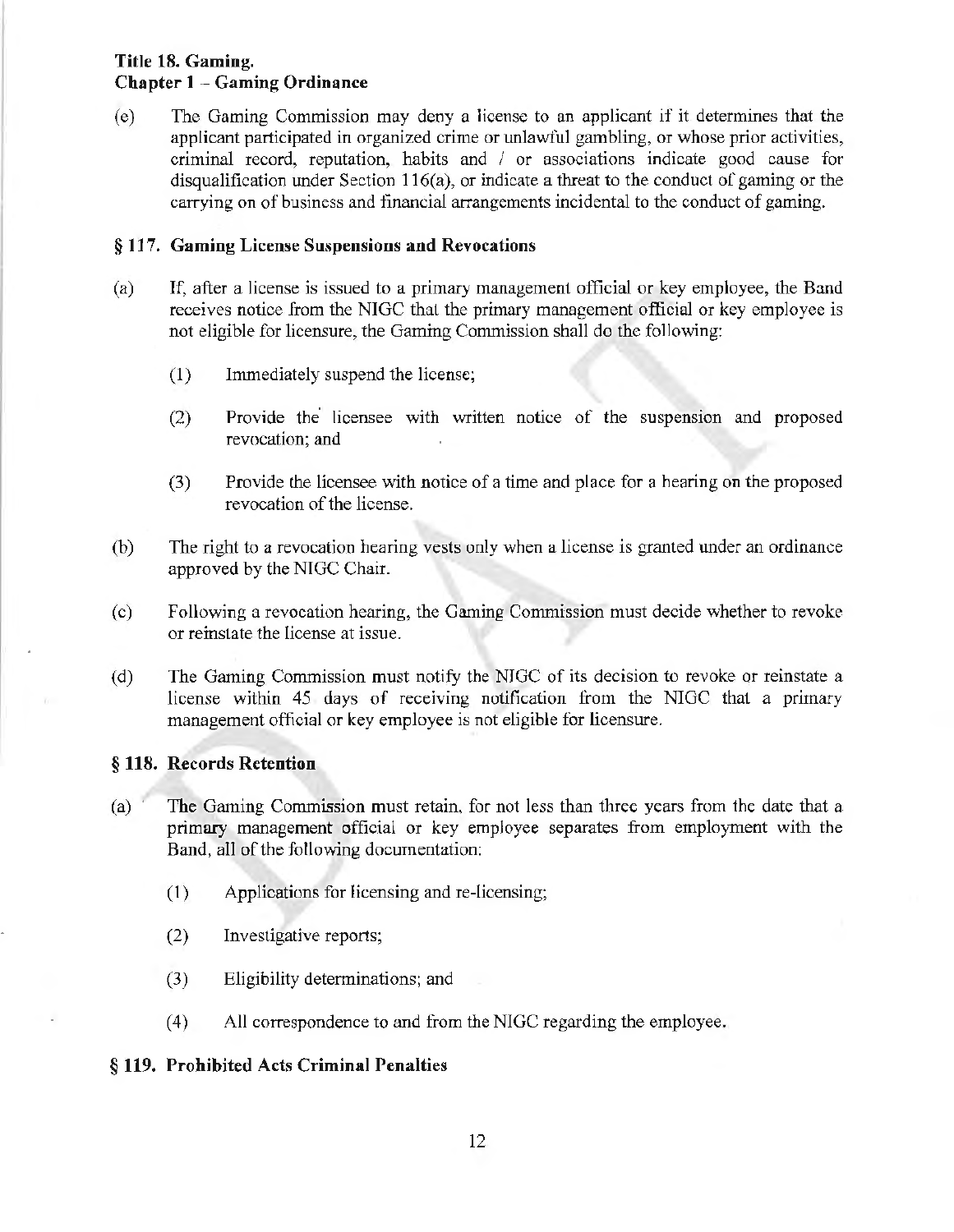- (a) No person shall:
	- (1) Operate or in any way participate in any on-reservation Class II or Class HI gaming activity not authorized according to this ordinance;
	- (2) Knowingly make a false statement in an application for a license;
	- (3) Knowingly make a false statement in connection with any contract to participate in gaming activity;
	- (4) Bribe or attempt to bribe any person participating in any gaming activity;
	- (5) Promote or participate in any illegal gaming activity;
	- (6) Fail to keep sufficient books and records to substantiate receipts, disbursements and expenses incurred or paid from any gaming activity authorized pursuant to this code;
	- (7) Falsify any books or records which relate to any transaction connected with any gaming activity conducted under this code;
	- (8) Conduct or participate in any gaming activity which results in cheating or misrepresentation, or which allows any other disreputable tactics that detract from the fair nature and equal chance of participation among gaming players, or which otherwise creates an advantage to the actor or an associate of the actor an advantage over and above the regular chance of the game and which affects the outcome of the game;
	- (9) Employ or possess any cheating device or device used in a manner to facilitate cheating;
	- (10) Willfully use any fraudulent scheme or technique to change the odds of any game of chance including, but not limited to, exercising the technique of "card counting";
	- (9) Conduct a gaming activity with, or to allow participation in any gaming activity by, a visibly intoxicated or disorderly player;
	- $(10)$  Allow or participate in the sale of liquor or alcohol at gaming facilities in a manner prohibited by tribal law;
	- (11) Accept or offer consideration other than money, personal checks or other approved consideration for the chance to play or participate in any gaming activity;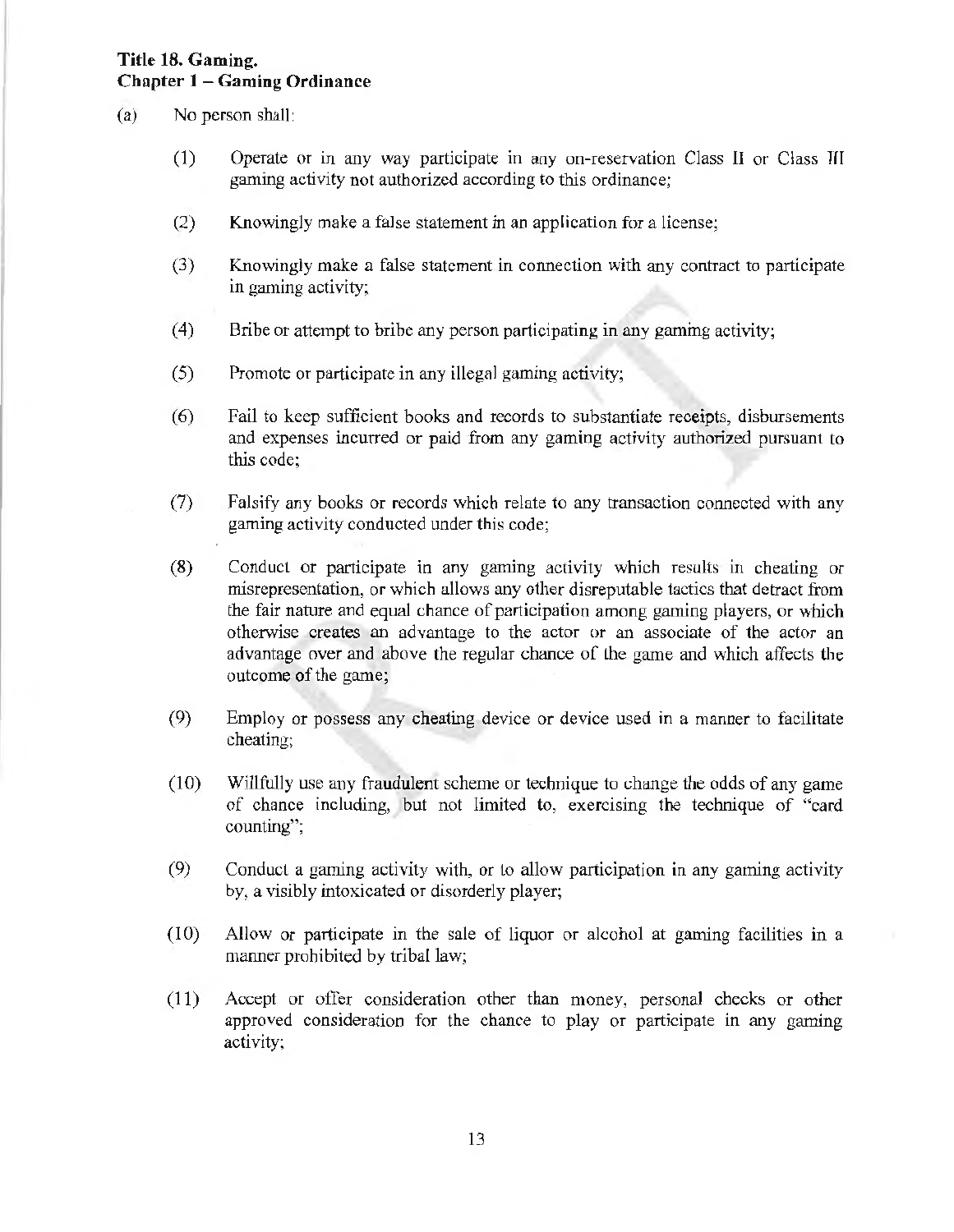- (12) Use bogus or counterfeit bills, chips, or tickets, or to substitute or use any cards, tickets, or equipment that has been marked or tampered with;
- (13) Solicit, directly or indirectly, or use, or offer, furnish or provide inside infonnation on the nature or status of any gaming activity for the benefit of any person;
- $(14)$  Tamper with a gaming devise or mampulate the outcome or payoff of a gaming device, or otherwise interfere with the proper functioning of any machinery or equipment;
- (15) Alter or counterfeit any type of gaming license, or to fraudulently lend or use any type of gaming license;
- (16) Operate, use or make available to the public any illegal gaming device, apparatus, material or equipment, or sell, hold out for sale or transport the same into or out of the Band's jurisdiction;
- (1 7) Possess any illegal narcotics or controlled substances at any licensed gaming facility;
- (18) Assist a person who is less than eighteen (18) years of age to participate in any gaming activity;
- (19) Steal, divert, convert or embezzle funds or other items of value from a gaming operation or from the Gaming Commission;
- (20) Employ a person at a licensed gaming operation whom the gaming operator knows or has reason to know has been convicted of a gaming crime or a crime of fraud;
- (21) To conspire with, aid, abet or induce another person to violate any provision of this code or any tribal or federal law;
- (22) Fail or refuse to comply with any lawful order or decision of the Gaming Commission;
- (23) Offer or accept a loan, financing or other thing of value between a Tribal Commission member or employee and any person participating in any gaming activity.
- (24) Attempt to engage in any of the conduct prohibited by this Section  $\S 119(a)(1)$  -(23) or to engage or attempt to engage in conduct which contravenes the provisions of this Chapter 1.

#### § **120. Criminal Penalties**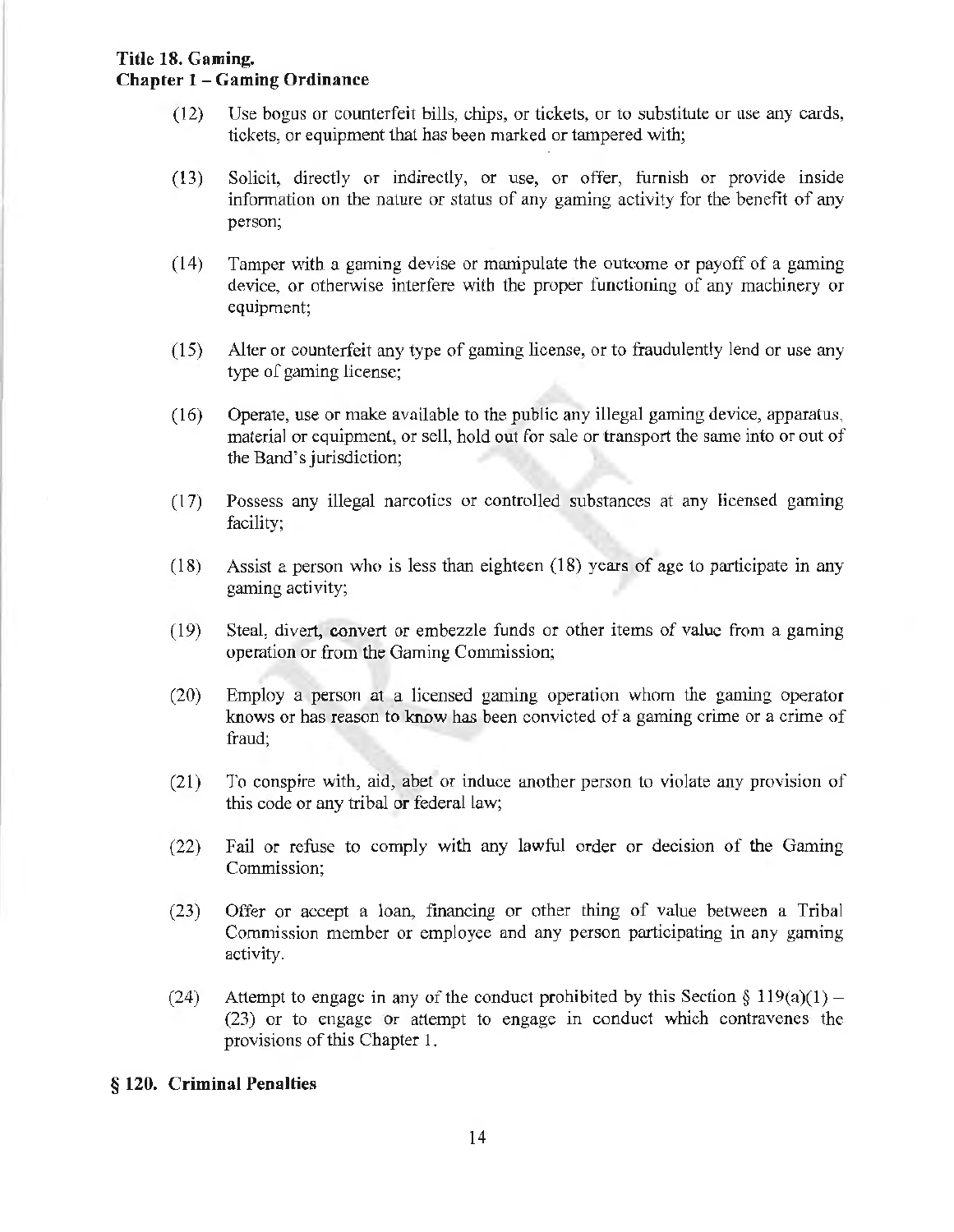- (a) An Indian person convicted of engaging in the conduct prohibited by Section l 19(a) shall be guilty of a misdemeanor and subject to a maximum fine of  $$5,0000.00$  or imprisonment for up to one year;
- (b) Each day or instance, as appropriate, of conduct under Section 1l9(a) shall constitute a separate violation for purposes of criminal liability.

#### § 121. Civil Penalties

- (a) Any person who engages in the conduct prohibited by Section 119(a) or in contravention of this Chapter 1 shall be liable to the Band for a civil fine not to exceed \$5,000.00 for each violation. The amount of such civil fine may be recovered in a civil action in the Tribal Court. All civil fines accruing hereunder shall be cumulative and a suit for the recovery of one fine shall not bar or affect the recovery of any other fine or judgment, penalty, forfeiture, or damages, nor shall any such action bar the power of the Tribal Court to exercise its contempt powers, nor shall any such action operate as a bar to criminal prosecution.
- $(b)$  The civil fines imposed under this code are intended to be remedial and not punitive and are designed to compensate the Band for the damage done to the peace, security, economy and general welfare of the Band and its Indian lands, and to compensate the Band for costs incurred by enforcing this code.
- (c) The civil fines under this code are also intended to coerce persons into complying with this code and Tribal Commission regulations and are not intended to punish such persons for violation of such laws and regulations.
- (d) In enforcing the civil infraction provisions of this code, the Tribal Commission shall proceed, in the name of the Tribe, by civil complaint pursuant to the provisions of this code.
- (e) The Tribal Commission in such action shall have the burden of showing, by a preponderance of the evidence, that such person violated the applicable provision of this code.

#### § 122. Referral to Tribal Prosecutor

The Gaming Commission must refer allegations or suspicions of criminal conduct to the Tribal Prosecutor's Office. Official action by the Gaming Commission, including denial, suspension, or revocation of a gaming license, shall not foreclose criminal or civil prosecution for charges arising from the same set of circwnstances or events,

#### § 123. Seizure and Forfeiture of Property